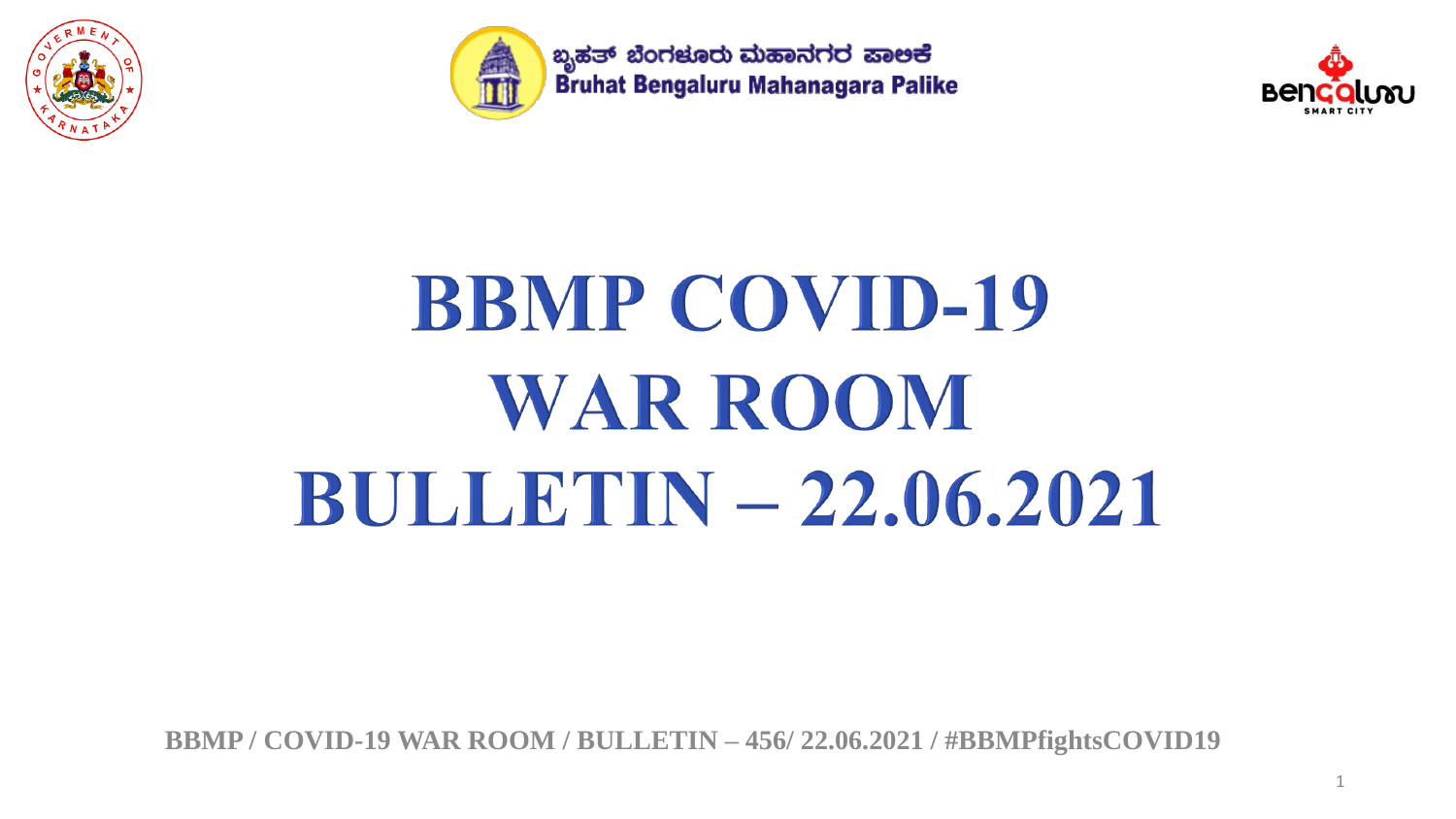

### **ABSTRACT OF COVID-19 CASES IN BENGALURU**



|                                   | <b>MALE</b> | <b>FEMALE</b>                                    | <b>TRANSGENDER</b>     | <b>MALE</b>       | <b>FEMALE</b>     | <b>TRANSGENDER</b> |                                 | <b>TOTAL</b>      |
|-----------------------------------|-------------|--------------------------------------------------|------------------------|-------------------|-------------------|--------------------|---------------------------------|-------------------|
|                                   |             | <b>Last 24 Hours</b> Last 24 Hours Last 24 Hours |                        | <b>Cumulative</b> | <b>Cumulative</b> | <b>Cumulative</b>  | <b>Last 24 Hours</b>            | <b>Cumulative</b> |
| <b>Positive</b><br><b>Cases</b>   | 488         | 315                                              | $\overline{0}$         | 7,21,361          | 4,85,605          | 130                | 803                             | 12,07,096         |
| <b>Recovered</b><br><b>Cases</b>  | 1,009       | 736                                              | $\overline{0}$         | 6,70,136          | 4,52,020          | 96                 | 1,745                           | 11,22,252         |
| <b>Death Cases</b>                | 19          | $\overline{7}$                                   | $\mathbf{0}$           | 9,829             | 5,667             | $\overline{4}$     | $26*$                           | 15,500            |
| <b>Total Tests</b><br><b>Done</b> |             |                                                  | In Last 24 hrs: 70,966 |                   |                   |                    | <b>Cumulative : 1,42,52,009</b> |                   |
|                                   |             | <b>ACTIVE CASES</b>                              |                        |                   |                   |                    | 69,344                          |                   |

*\* Covid deaths occurred today : 14 | Covid deaths occurred beyond last 24 hours, reported today : 12*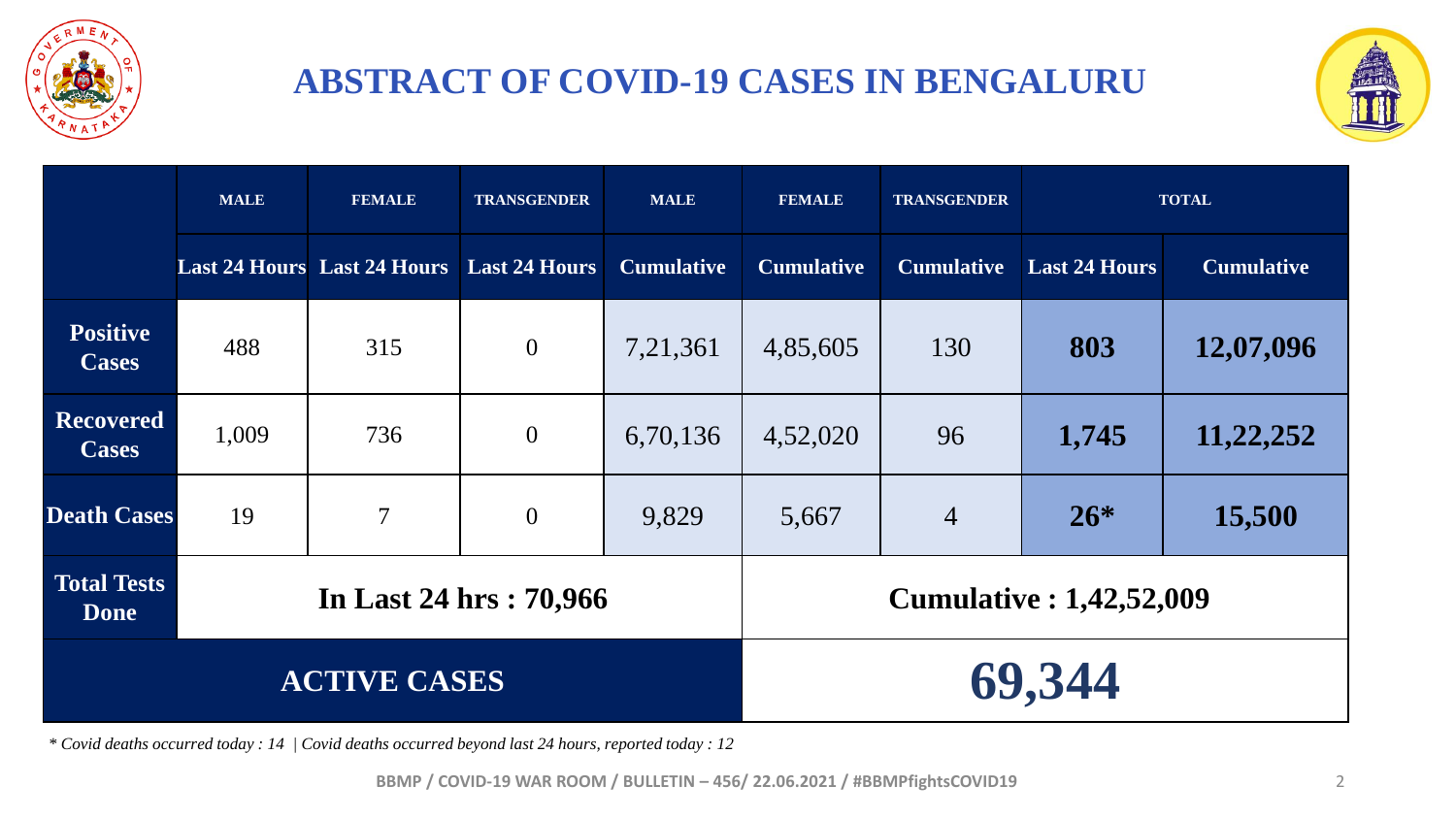

### **LAST 24 HOURS AGE GROUP AND GENDER WISE DISTRIBUTION**



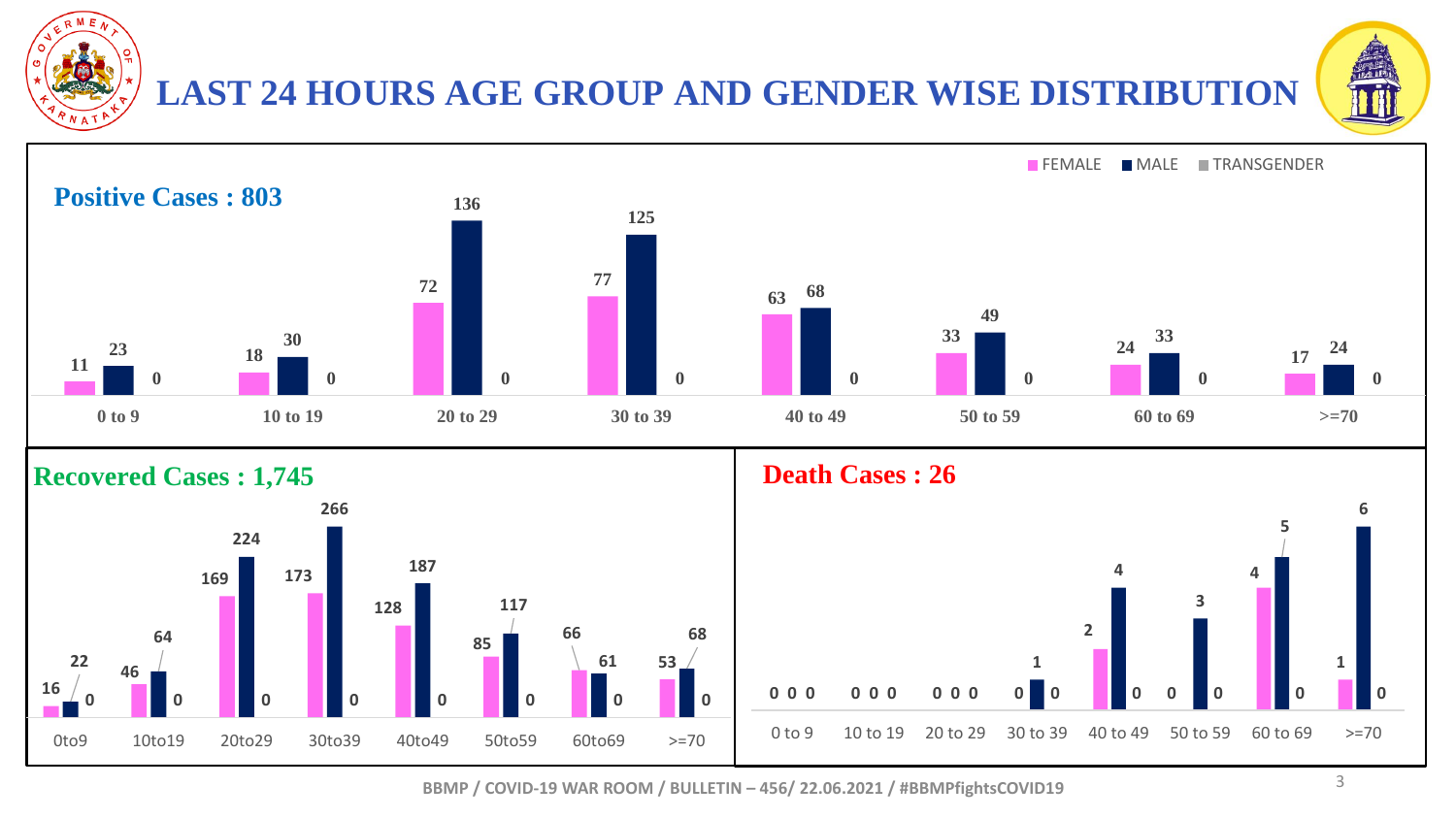

### **SNAPSHOT OF BENGALURU COVID-19 CASES IN LAST 8 WEEKS**



|                                                  | 27/04/21<br><b>TO</b><br>03/05/21 | 04/05/21<br><b>TO</b><br>10/05/21 | 11/05/21<br><b>TO</b><br>17/05/21 | 18/05/21<br><b>TO</b><br>24/05/21 | 25/05/21<br><b>TO</b><br>31/05/21 | 01/06/21<br><b>TO</b><br>07/06/21 | 08/06/21<br><b>TO</b><br>14/06/21 | 15/06/21<br><b>TO</b><br>21/06/21 |
|--------------------------------------------------|-----------------------------------|-----------------------------------|-----------------------------------|-----------------------------------|-----------------------------------|-----------------------------------|-----------------------------------|-----------------------------------|
| <b>Total Positive</b><br><b>Cases</b>            | 1,52,523                          | 1,43,245                          | 89,553                            | 58,424                            | 35,171                            | 20,499                            | 11,997                            | 7,953                             |
| <b>Total</b><br><b>Recovered</b><br><b>Cases</b> | 56,191                            | 80,416                            | 1,09,954                          | 1,77,995                          | 1,09,241                          | 60,740                            | 30,550                            | 21,640                            |
| <b>Total Death</b><br><b>Cases</b>               | 846                               | 1,845                             | 1,331                             | 1,845                             | 1,759                             | 1,496                             | 217                               | 164                               |
| <b>Case Fatality</b><br>Rate                     | $0.55\%$                          | 1.29%                             | 1.49%                             | 3.16%                             | 5.00%                             | 7.30%                             | 1.81%                             | 2.06%                             |
| <b>Total Tests</b><br><b>Conducted</b>           | 4, 34, 125                        | 3,71,799                          | 2,92,210                          | 3,32,487                          | 3,76,211                          | 4,53,838                          | 4,29,953                          | 4,50,888                          |
| <b>Positivity Rate</b>                           | 35.13%                            | 38.53%                            | 30.65%                            | 17.57%                            | 9.35%                             | 4.52%                             | 2.79%                             | 1.76%                             |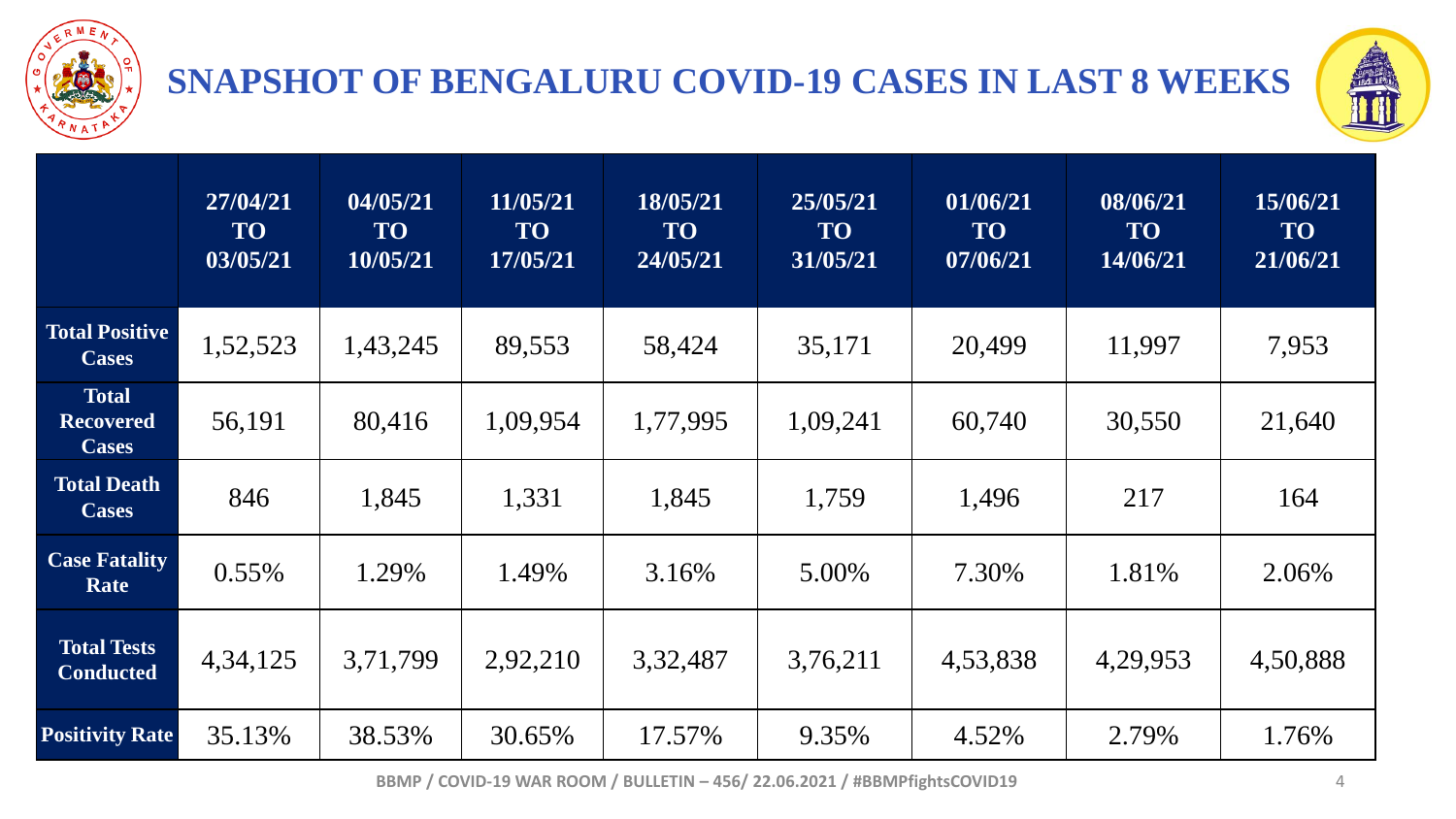

#### **` POSITIVITY AND MORTALITY RATE OF BENGALURU – LAST 8 WEEKS**



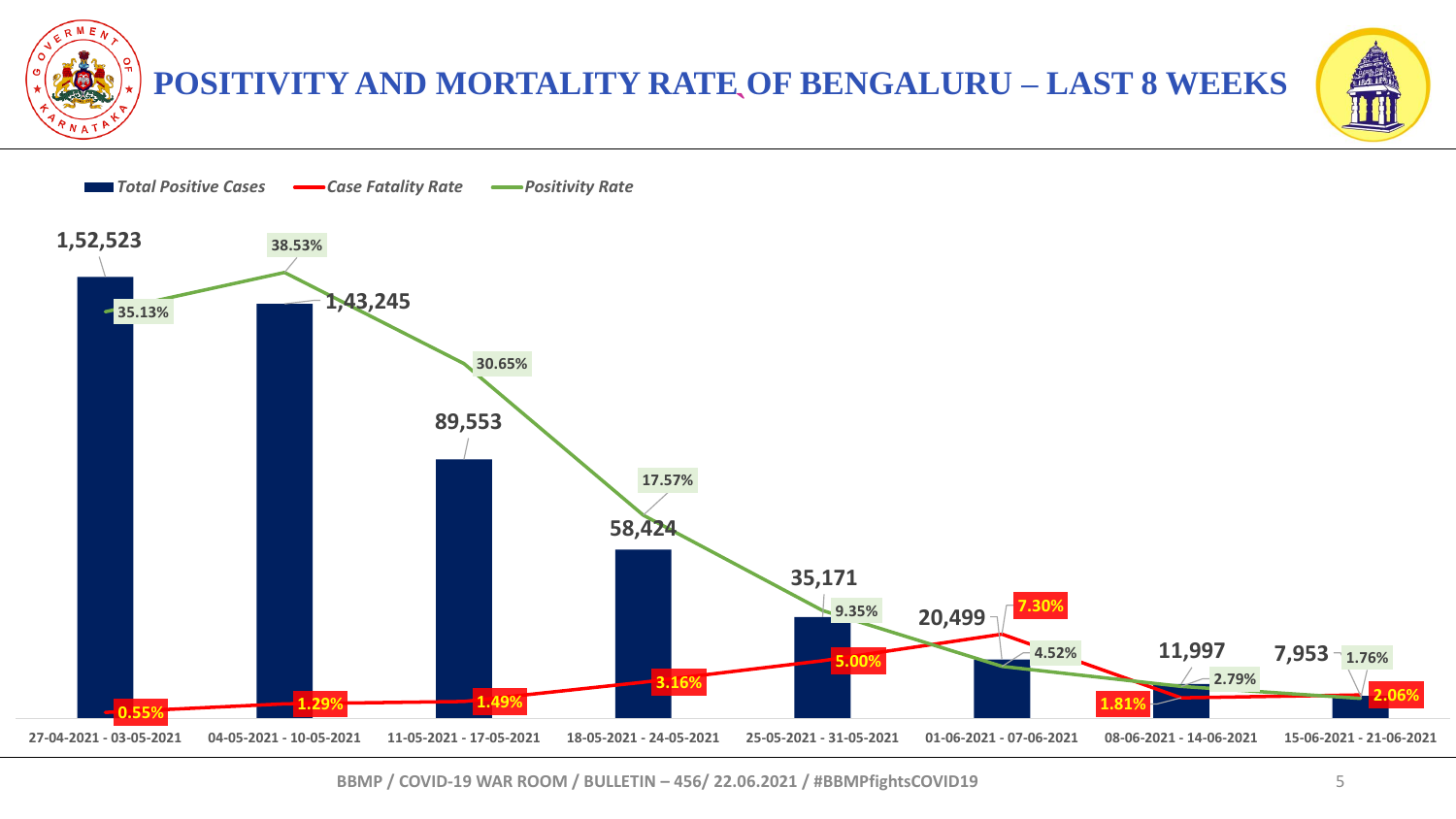

### **ZONE WISE POSITIVITY TREND IN LAST 10 DAYS**



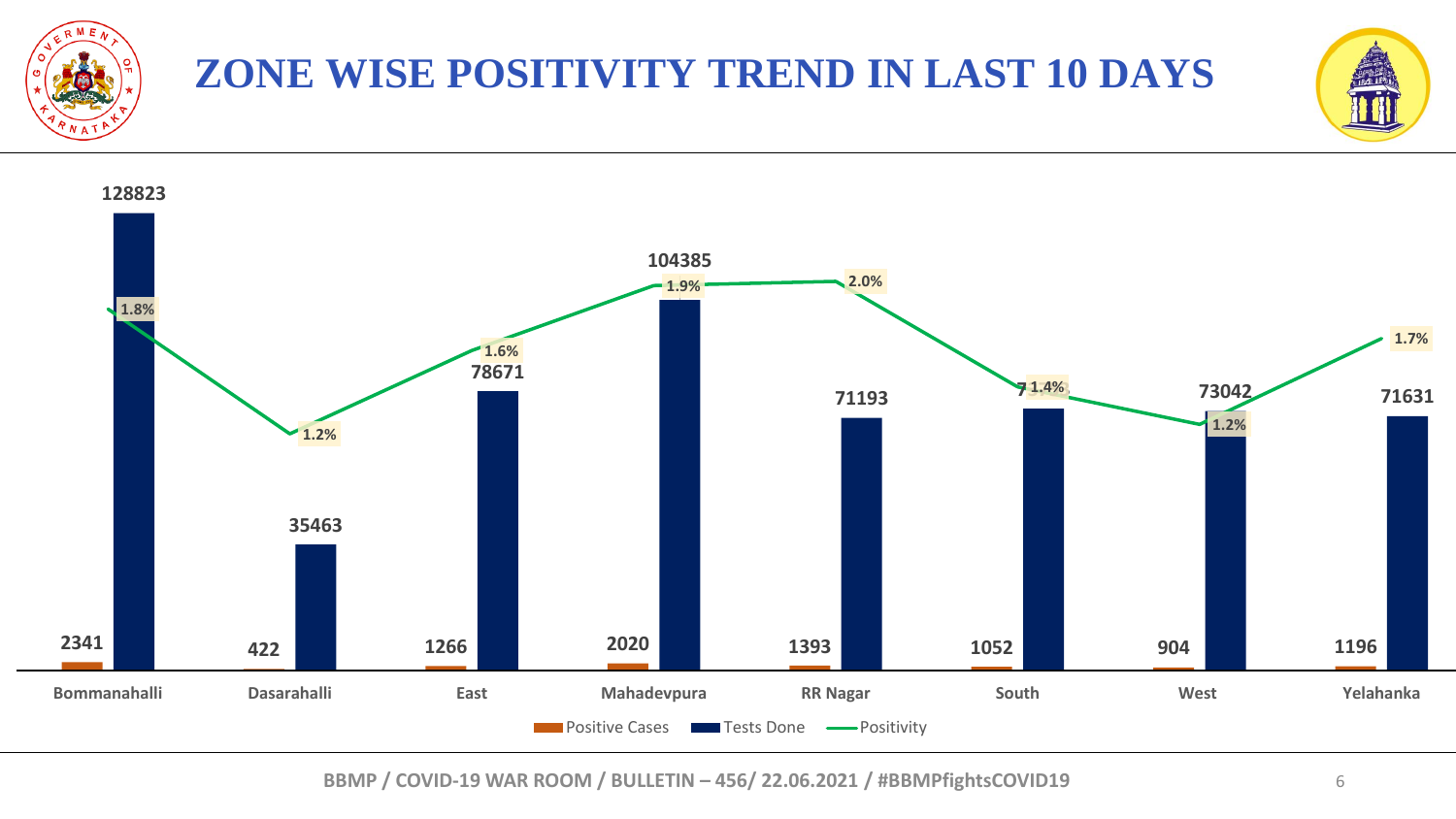

#### **SNAPSHOT OF POSITIVE, RECOVERED AND DEATH CASES OVER LAST 10 DAYS ACROSS BBMP ZONES**



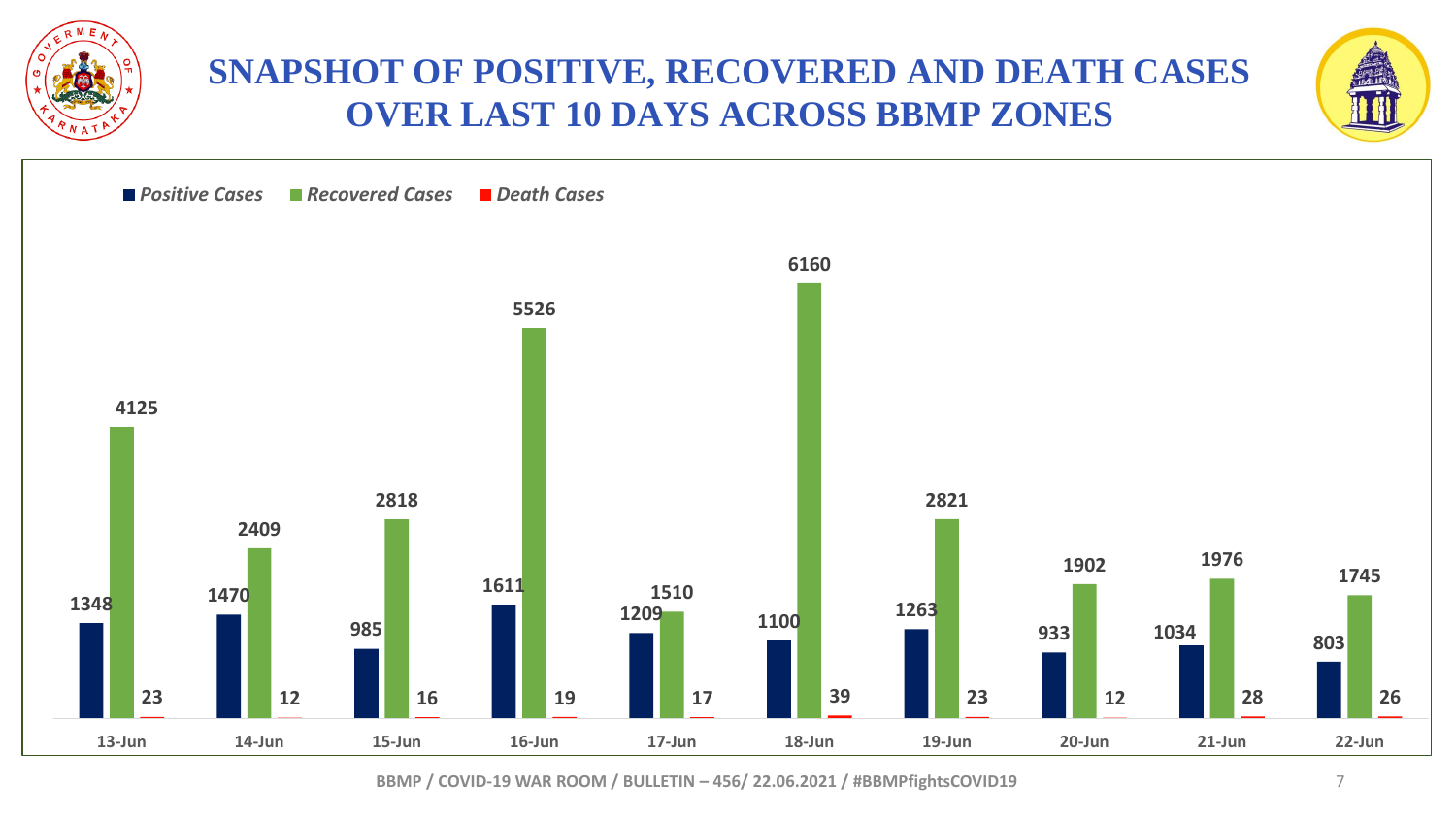

#### **TESTING TRENDS IN BENGALURU**

**Total Test Conducted Till Date Test Conducted Last 24 hours** 

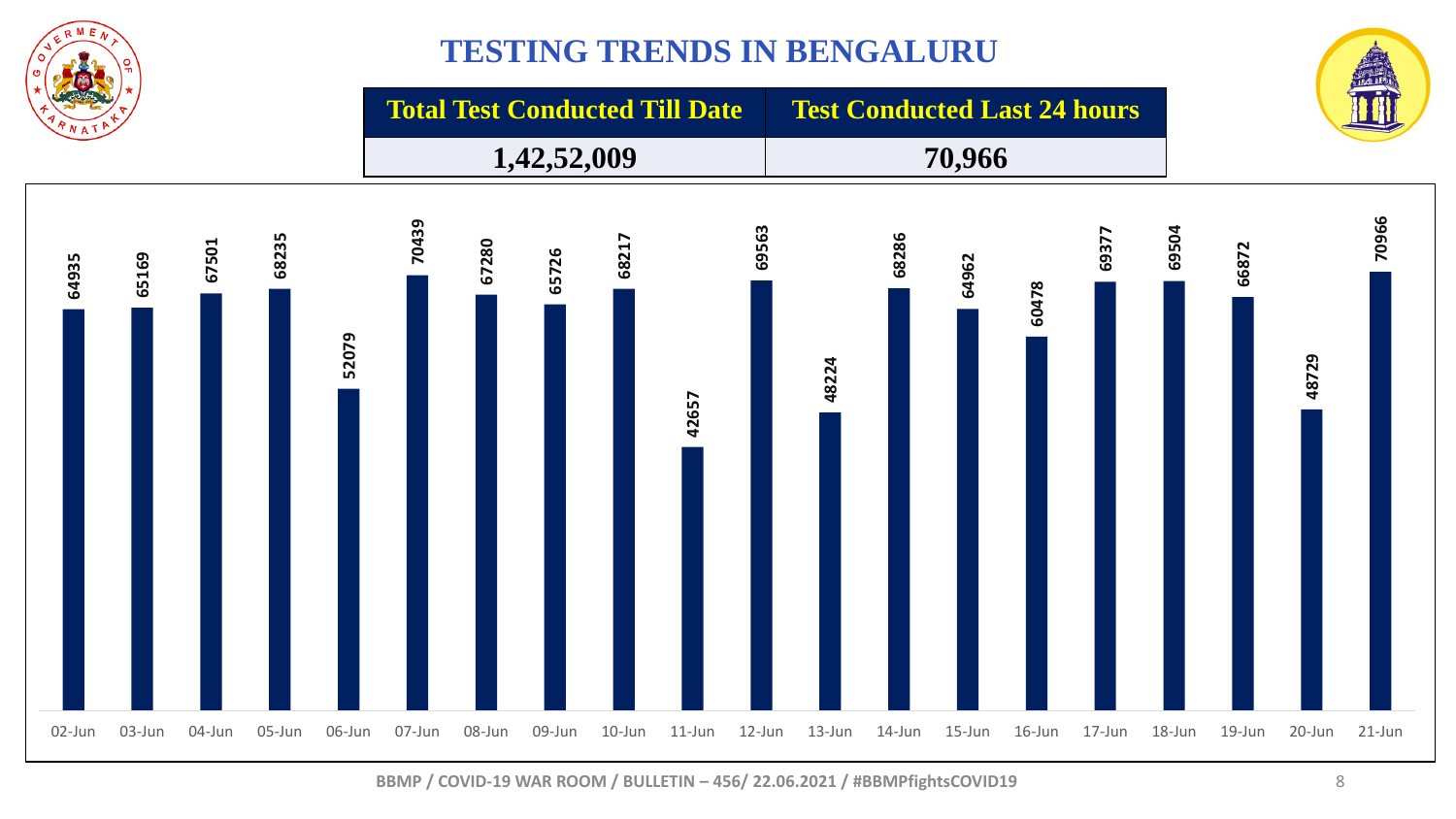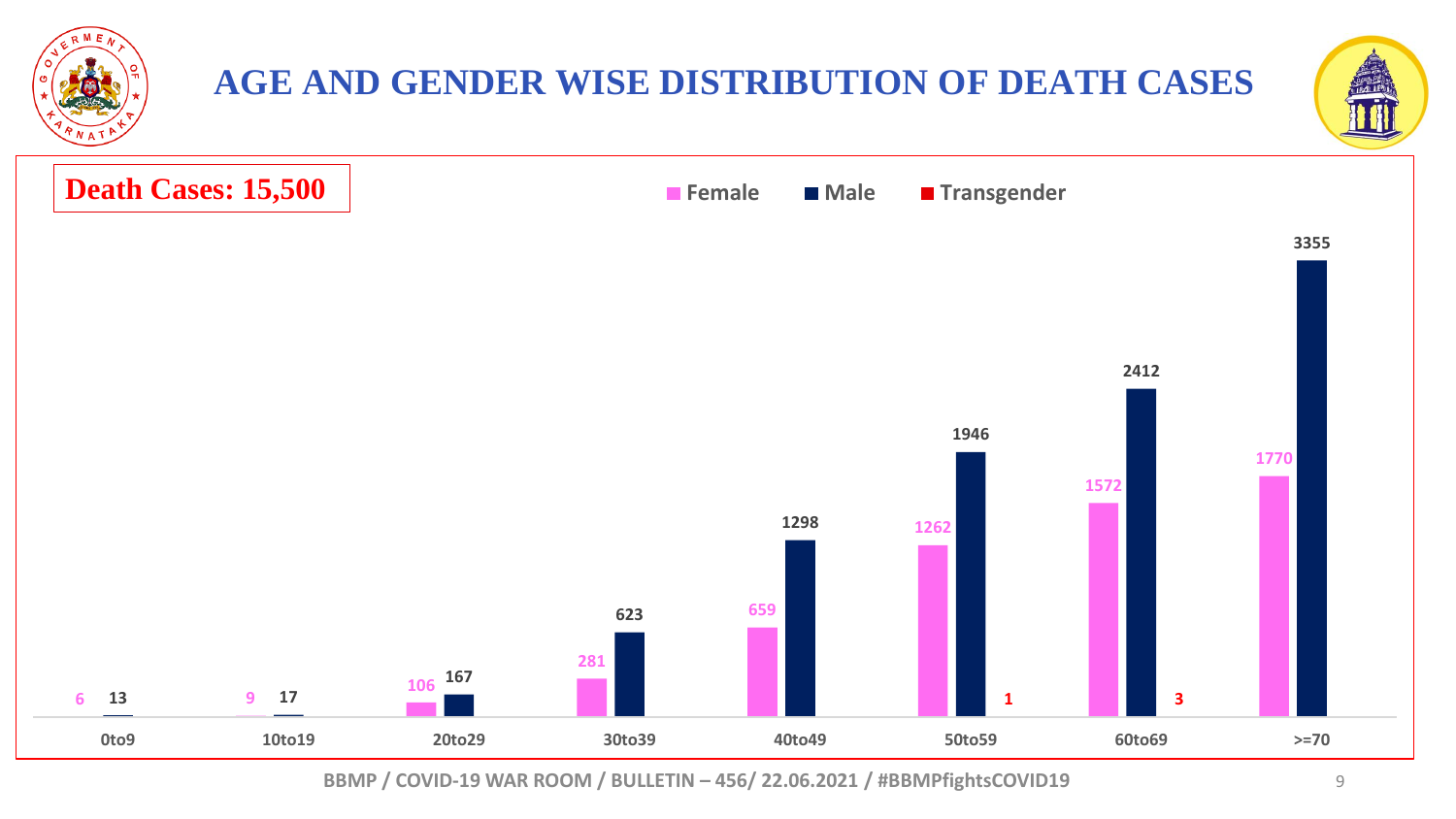

### **TOP 10 COVID19 AFFECTED INDIAN STATES**





*Source : <https://www.covid19india.org/> at 6:30 pm (22.06.2021)*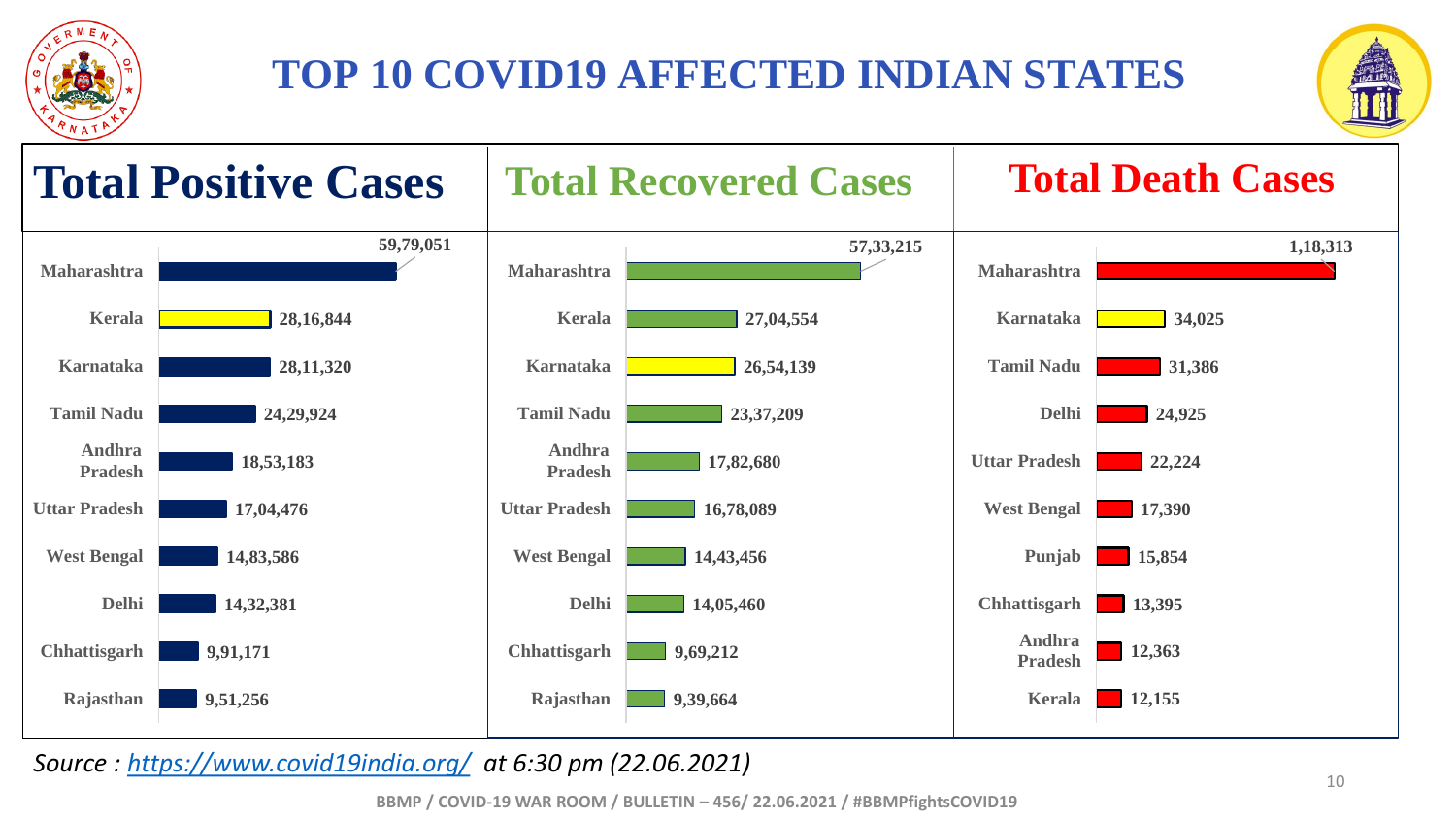

# **BENGALURU AND OTHER METROPOLITIAN CITIES**





*Source : <https://www.covid19india.org/> at 6:30 pm (22.06.2021)*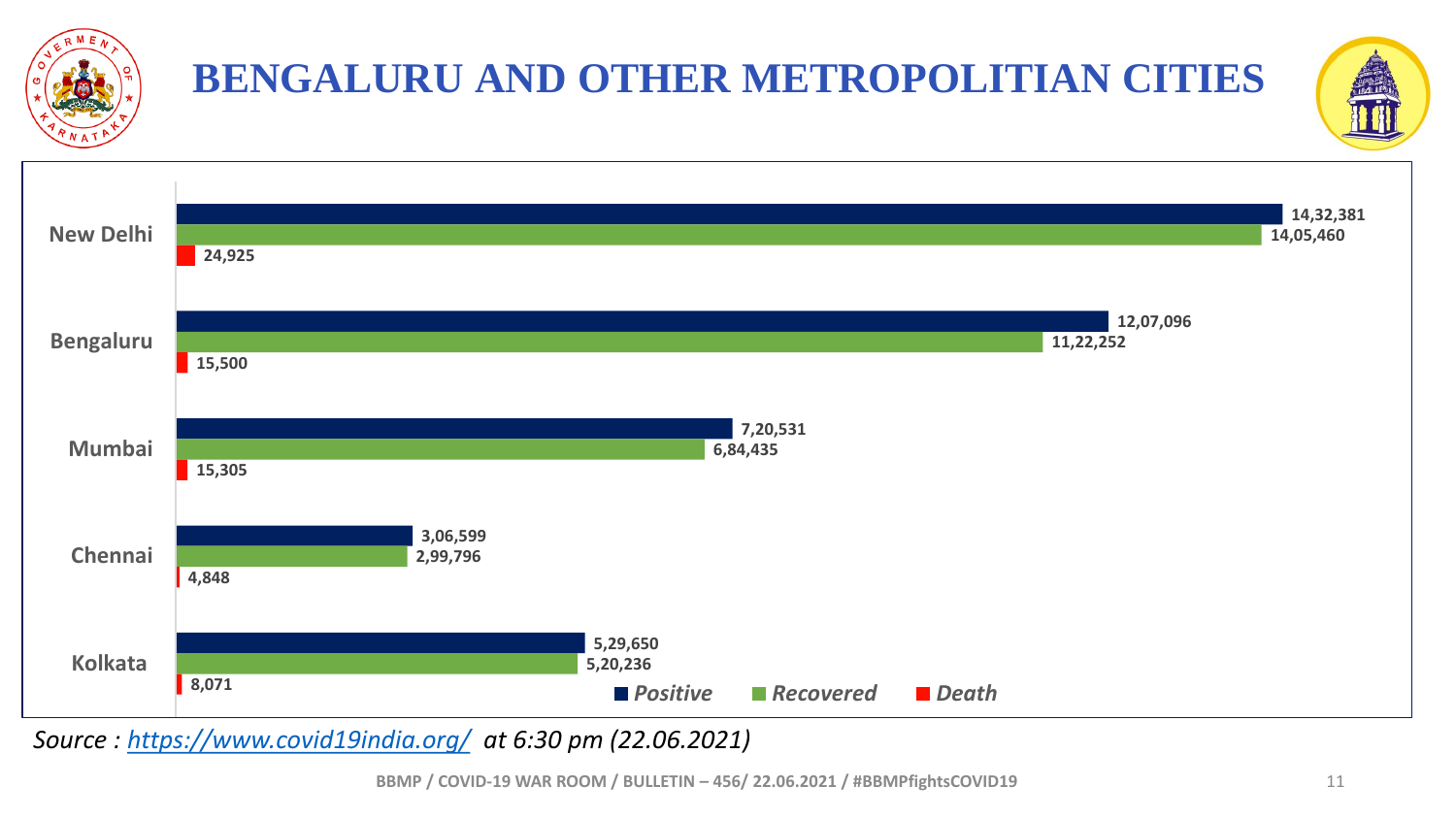

*\* Numbers as per Central Hospital Bed Management System (CHBMS) \* Only Fresh Admissions considered*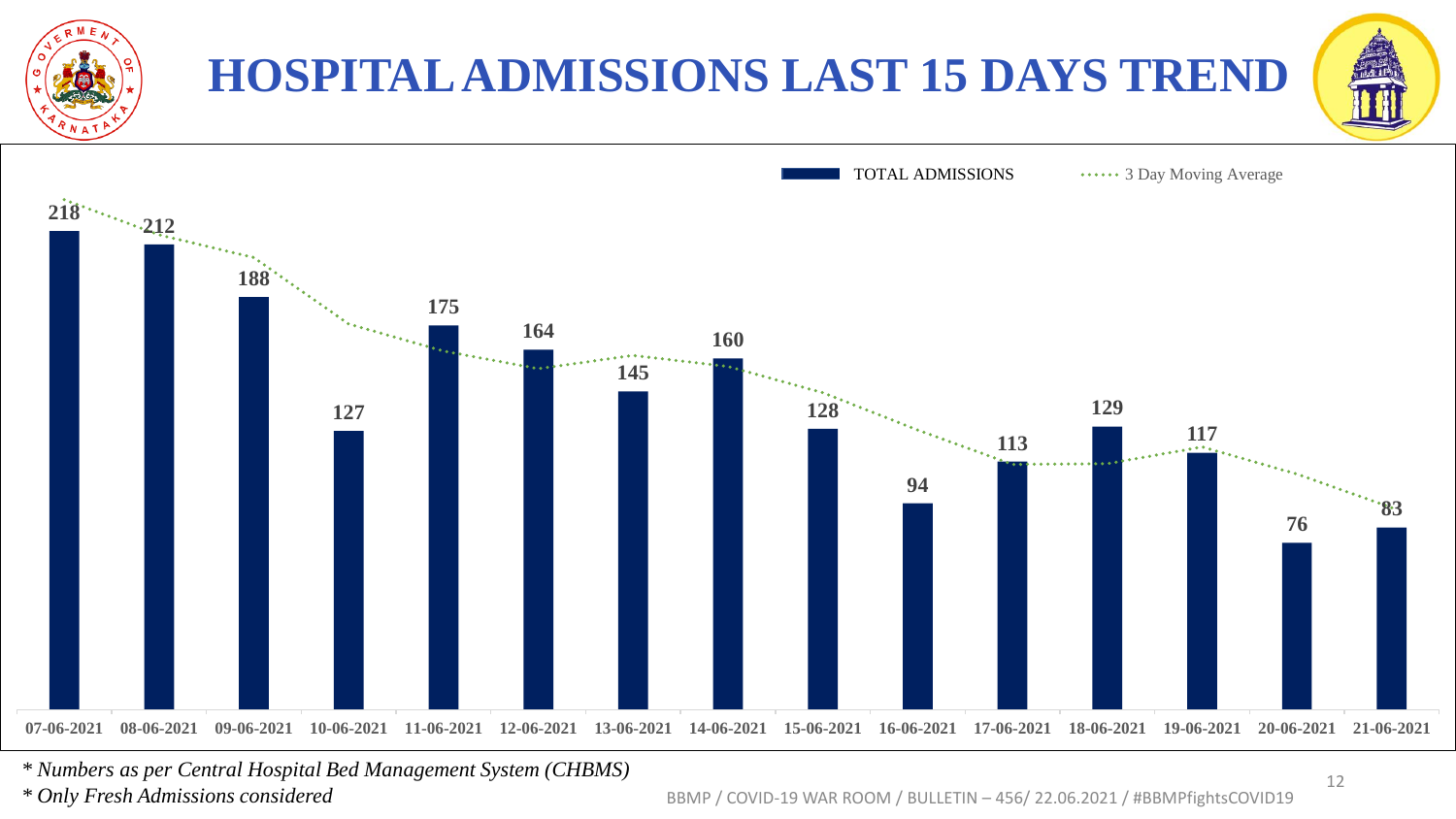

### **CCC/TRIAGE CENTRE REPORT – 22.06.2021**



|                     |                                       |                                            |                | <b>Triage Details Breakup</b>                      | Of Today's Triage, Patient Recommended for |                          |                |                 |
|---------------------|---------------------------------------|--------------------------------------------|----------------|----------------------------------------------------|--------------------------------------------|--------------------------|----------------|-----------------|
| <b>ZONE NAME</b>    | <b>Total Triage</b><br><b>Centres</b> | <b>Triaged till</b><br><b>Previous Day</b> | In Triage      | <b>Today's Walk   Today's MTU</b><br><b>Triage</b> | <b>Total Triaged</b><br><b>Today</b>       | Home<br><b>Isolation</b> | CCC / MH       | <b>Hospital</b> |
| <b>BOMMANAHALLI</b> | $\overline{0}$                        | 798                                        | $\theta$       | $\mathbf{0}$                                       | $\overline{0}$                             | $\overline{0}$           | $\overline{0}$ | $\theta$        |
| DASARAHALLI         | $\overline{2}$                        | 882                                        | $\overline{7}$ | $\boldsymbol{0}$                                   | 7                                          | $\overline{2}$           | 5              | $\overline{0}$  |
| EAST                | $\overline{2}$                        | 426                                        | $\mathbf{0}$   | $\theta$                                           | $\overline{0}$                             | $\overline{0}$           | $\overline{0}$ | $\theta$        |
| <b>MAHADEVAPURA</b> | $\overline{2}$                        | 1089                                       | 8              | $\overline{0}$                                     | 8                                          |                          | 3              | $\overline{4}$  |
| <b>RR NAGAR</b>     | 3                                     | 2256                                       | 14             | 5                                                  | 19                                         | 18                       |                | $\Omega$        |
| <b>SOUTH</b>        | $\overline{3}$                        | 1906                                       | $\overline{7}$ | $\boldsymbol{0}$                                   | $\tau$                                     | 6                        | $\overline{0}$ |                 |
| <b>WEST</b>         | $\overline{2}$                        | 654                                        | $\mathbf{1}$   | $\mathbf{0}$                                       |                                            | $\mathbf{1}$             | $\overline{0}$ | $\theta$        |
| YELAHANKA           | $\overline{3}$                        | 1078                                       | $\overline{0}$ | 23                                                 | 23                                         | 21                       | $\overline{0}$ | $\overline{2}$  |
| <b>TOTAL</b>        | 17                                    | 9089                                       | 37             | 28                                                 | 65                                         | 49                       | 9              | 7               |

*\* data as on 04:00 PM (22.06.2021)* BBMP / COVID-19 WAR ROOM / BULLETIN – 456/ 22.06.2021 / #BBMPfightsCOVID19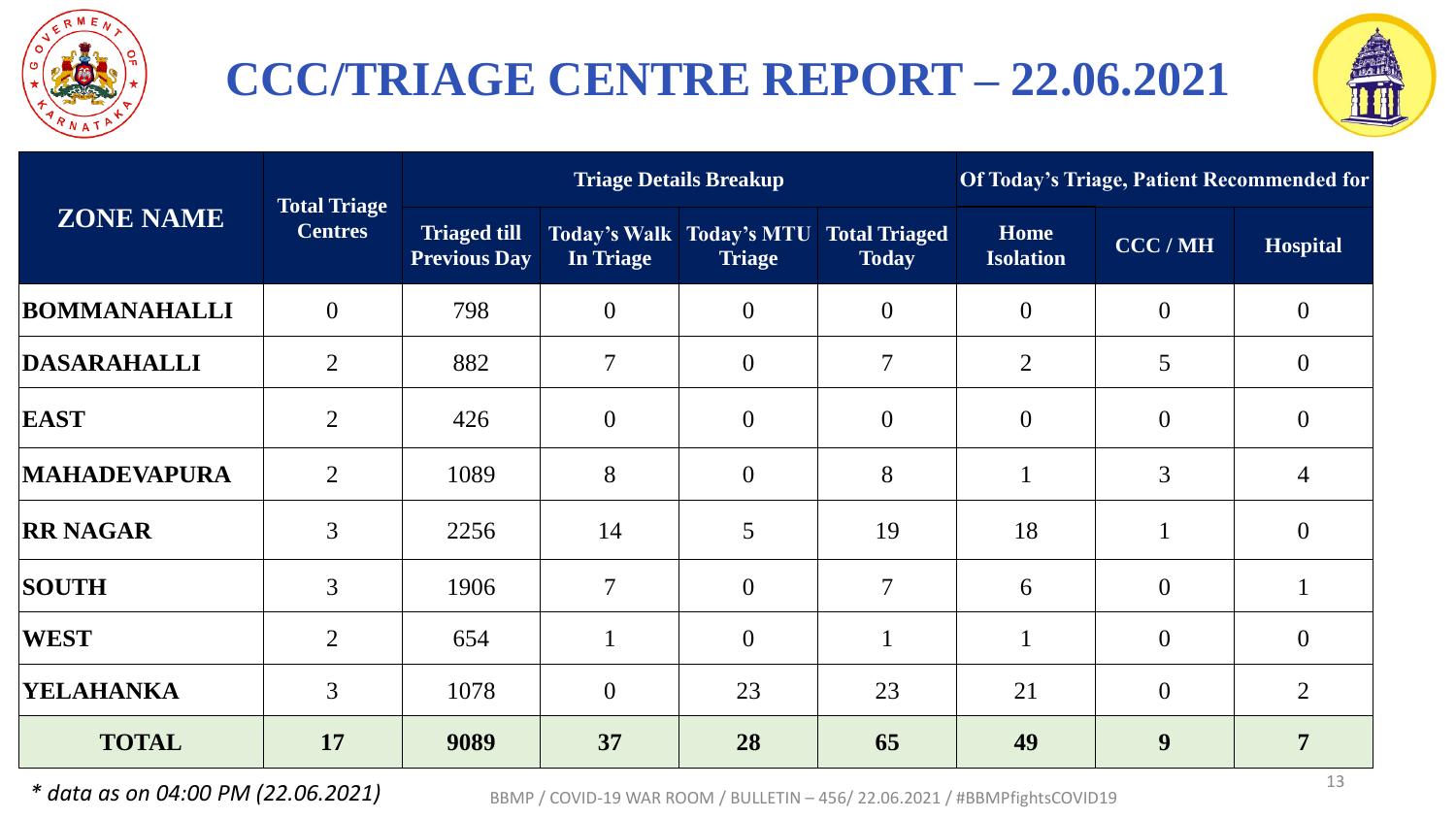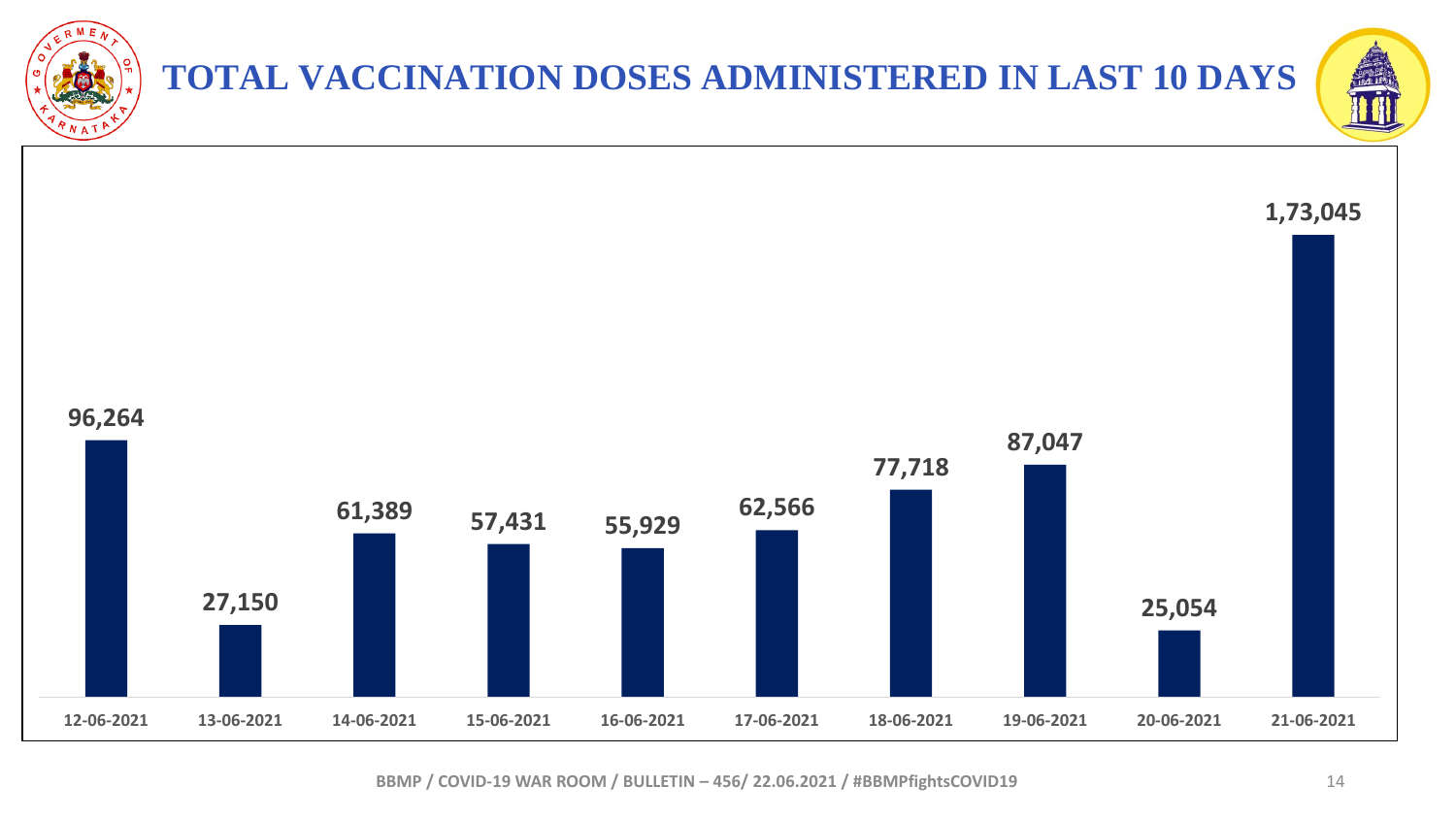

## **COVID BED STATUS AS ON 22.06.2021**



|                         |                                                 |                           |                           | <b>Total Allocated Beds for C+ Patients</b> |                          |                                            |              |                    |            |                          | <b>Occupied Beds for C+ Patients</b> |              | <b>Net Available Beds for C+ Patients</b> |                   |                    |                          |              |
|-------------------------|-------------------------------------------------|---------------------------|---------------------------|---------------------------------------------|--------------------------|--------------------------------------------|--------------|--------------------|------------|--------------------------|--------------------------------------|--------------|-------------------------------------------|-------------------|--------------------|--------------------------|--------------|
| SR. NO.                 | <b>Facility Type</b>                            | No. of<br><b>Hospital</b> | <b>Gen</b><br><b>Beds</b> | <b>HDU</b>                                  | ICU<br><b>Beds</b>       | $\overline{{\bf ICU}}\text{-}{\bf V}^\top$ | <b>Total</b> | Gen<br><b>Beds</b> | <b>HDU</b> | ICU<br><b>Beds</b>       | <b>ICU-V</b>                         | <b>Total</b> | Gen<br><b>Beds</b>                        | <b>HDU</b>        | ICU<br><b>Beds</b> | <b>ICU-V</b>             | <b>Total</b> |
| $\mathbf{1}$            | Government<br><b>Medical</b><br><b>Colleges</b> | $\overline{4}$            | 20                        | 621                                         | 53                       | 76                                         | 770          |                    | 65         | 23                       | 17                                   | 106          | 19                                        | 556               | 30                 | 59                       | 664          |
| $\overline{2}$          | Government<br><b>Hospitals</b>                  | 17                        | 694                       | 228                                         | 65                       | 162                                        | 1,149        | 131                | 67         | 11                       | 62                                   | 271          | 563                                       | 161               | 54                 | 100                      | 878          |
| $\overline{\mathbf{3}}$ | <b>Private Medical</b><br><b>Colleges</b>       | 12                        | 792                       | 936                                         | 136                      | 203                                        | 2,067        | 24                 | 98         | 43                       | 78                                   | 243          | 768                                       | 838               | 93                 | 125                      | 1,824        |
| $\overline{\mathbf{4}}$ | <b>Private</b><br><b>Hospitals</b>              | 144                       | 1,554                     | 1,022                                       | 337                      | 221                                        | 3,134        | 256                | 238        | 117                      | 125                                  | 736          | 1,298                                     | 784               | 220                | 96                       | 2,398        |
| 5                       | <b>Covid Care</b><br><b>Centre</b>              | 17                        | 300                       | 764                                         | $\overline{\phantom{a}}$ | $\sim$                                     | 1,064        | 236                | 228        | $\overline{\phantom{a}}$ | $\overline{\phantom{a}}$             | 464          | 64                                        | 536               |                    | $\overline{\phantom{a}}$ | 600          |
| <b>Total Beds</b>       |                                                 | 194                       |                           | $3,360$ 3,571                               | 591                      | 662                                        | 8,184        | 648                | 696        | 194                      | 282                                  |              |                                           | 1,820 2,712 2,875 | 397                | 380                      | 6,364        |

*\* Status as on 22.06.2021 – 06:30 PM* BBMP / COVID-19 WAR ROOM / BULLETIN – 456/ 22.06.2021 / #BBMPfightsCOVID19 15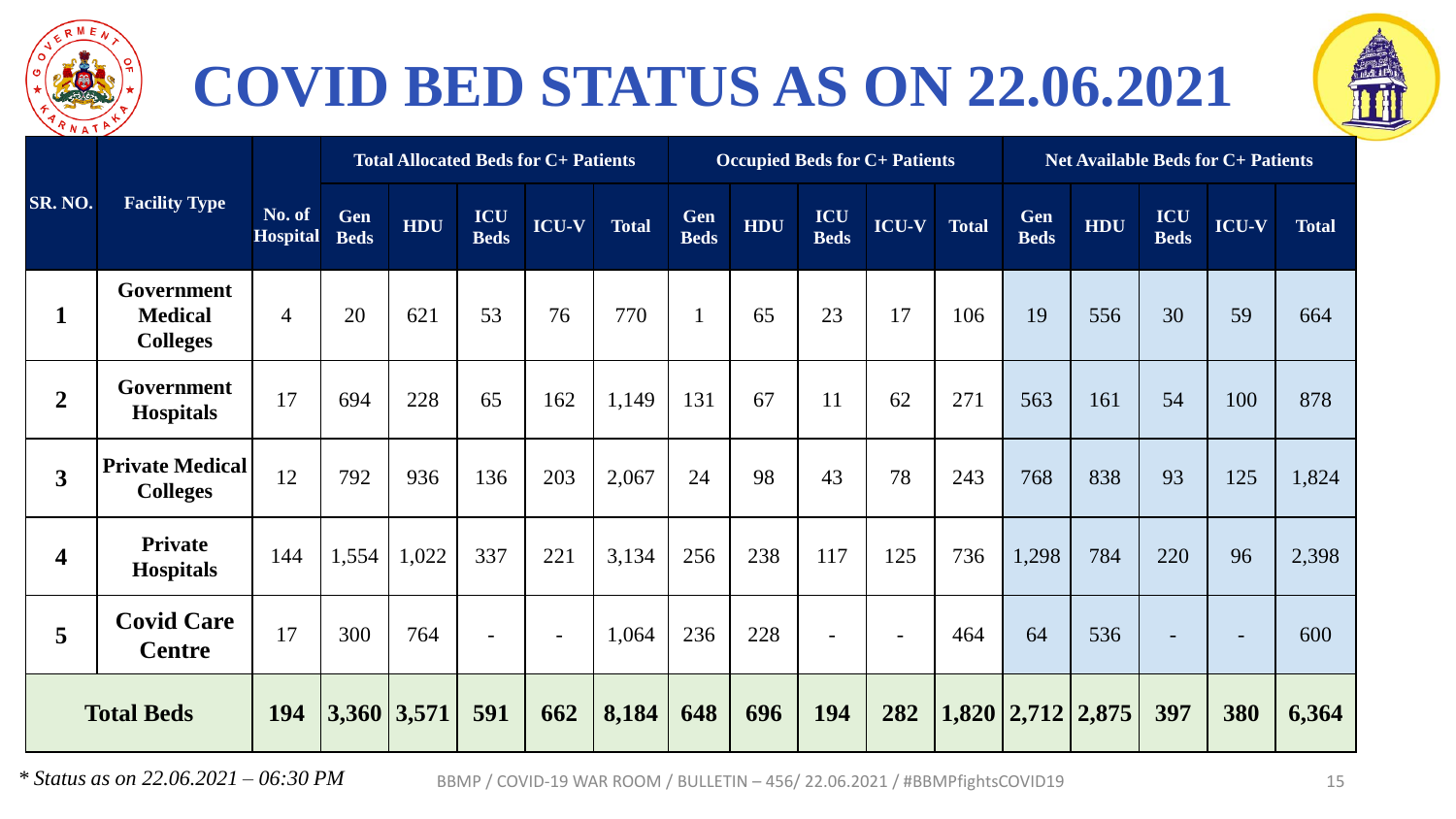

### **SNAPSHOT OF COVID-19 CASES IN BENGALURU URBAN**